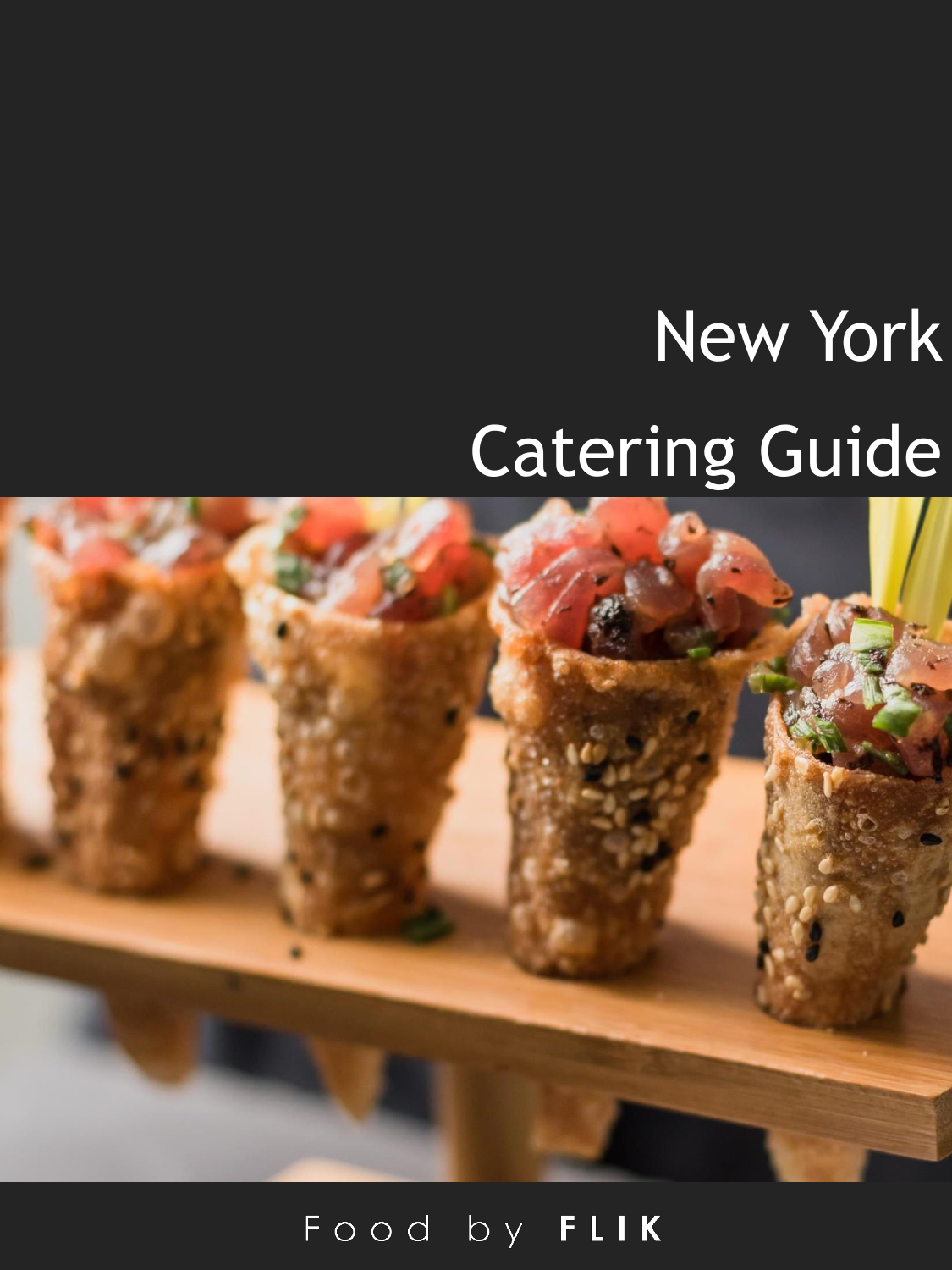•we request 24-hours notice for the placement of all cold food orders and 48-hours notice for hot food orders. we will make every effort to accommodate last minute orders. please note that a 24 hour cancellation notice is requiredfor all placed orders.

•catering from the menu is as priced on buffet service. there is a cost incurred for changing the type of service or adding to existing items.

•for all functions that requirelabor, other than buffet serviceduring office hours, costs will be quoted based on your needs. amount of staff requiredis at the discretion of flik. after hours set up and clean up time will be added to the lenath of the event.

•at the discretion of WilmerHale, your function may requireadditionalsecurity that will incur a per hour charge.

•the freight elevatormust be used for all large deliveries.there is a per hour charge for this service.

•there is an 18% administrative chargefor all non-firm relatedevents.

- •there is a service delivery fee for all orders based on number of attendees (1-10 \$5.00, 11-20 \$7.50, 21+ \$10.00)
- all food items (does not include beverages) have a minimum order of four guests unless otherwise noted. food orders for less than four guests will receive a \$15 fee.

our menu is only a guide of some of the services we can provide. for additional selections, ideas or assistance in planning your meeting or special event, please contact

[whusconferenceservices@wilmerhale.com](mailto:whusconferenceservices@wilmerhale.com)

to be connected with an event planner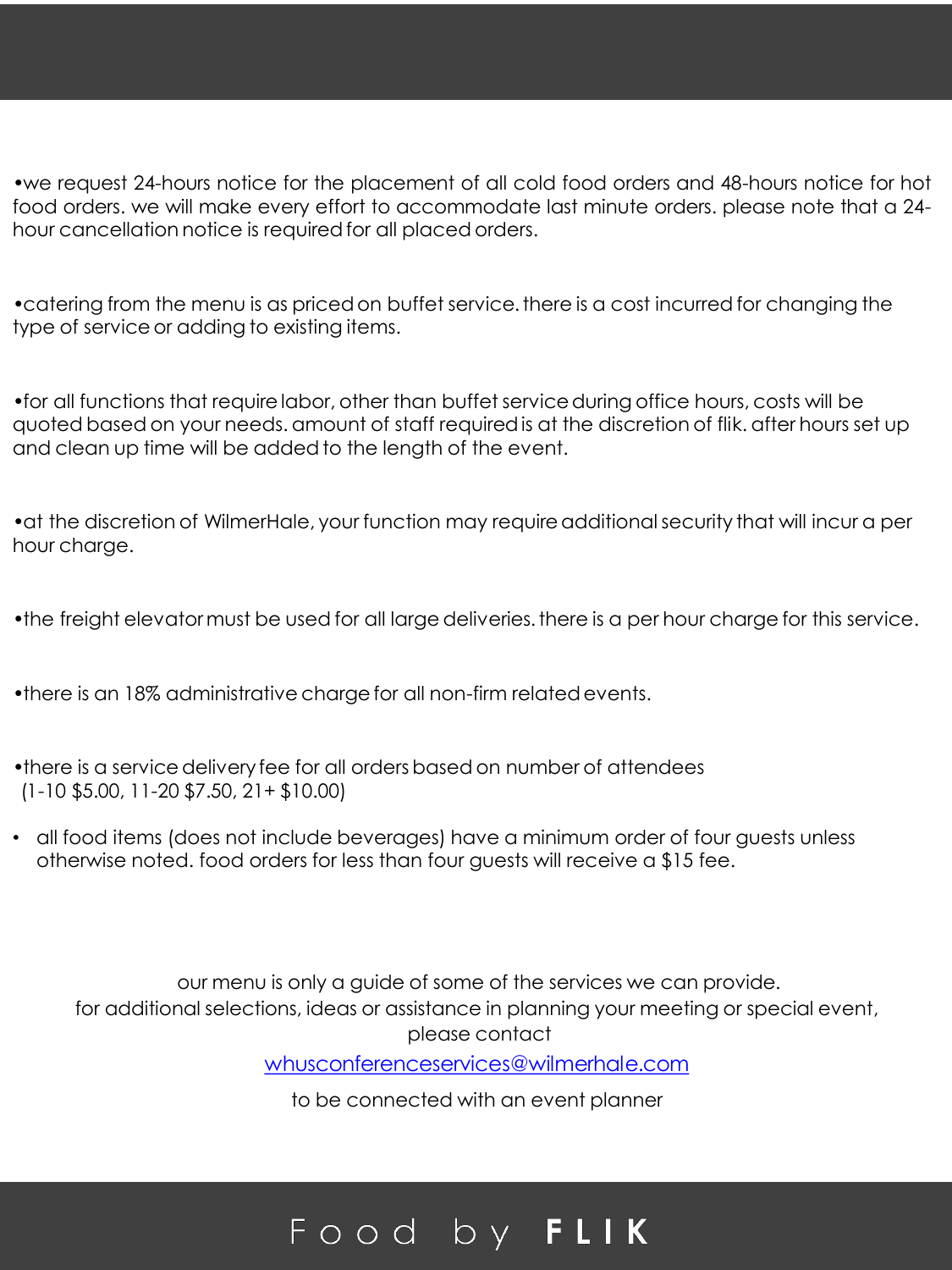## **breakfast**

#### **deluxe continental breakfast**

freshly baked muffins, scones, bagels, fruit pastries, tea bread, seasonal sliced fruit, butter, preserves, cream cheese, freshly squeezed orange juice, coffee and tea service **11.50**

#### **continental breakfast**

freshly baked muffins, scones, bagels, fruit pastries, tea bread, cashew sticky buns, butter, preserves, cream cheese, freshly squeezed

orange juice, coffee and tea service **9.25**

#### **healthy start**

freshly baked low-fat mini muffins, tea bread, whole grain raisin walnut bread, low-fat yogurt, granola, raisins, seasonal sliced fruit, freshly squeezed orange juice, coffee and tea service

**11.25**

#### **hotel breakfast buffet**

french toast, pure maple syrup, scrambled eggs; (egg whites available upon request) smoked bacon, sausage patties, home fries, seasonal sliced fruit, croissants; bagels, butter, preserves, cream cheese, freshly squeezed orange juice, coffee and tea service **14.50**

#### **organic yogurt bar**

stonyfield organic yogurt, granola, raisins, dried cranberries, seasonal berries, bananas, honey

**4.75**

#### **hot cereal bar**

oatmeal, cream of wheat, raisins, cinnamon, walnuts, granola, brown sugar, pure maple syrup **3.75**

#### **avocado toast bar**

thick-cut 7 grain bread,mashed ripe avocado, tomatoes, red onions, cucumbers, capers, smoked salmon, chopped bacon, hard boiled eggs, baby arugula, fresh dill, cilantro sprigs, freshly squeezed orange juice, coffee and tea service

#### **14.00**

all orders of 10 or less will include premade avocado toasts

- mashed ripe avocado, sea salt, crush red pepper flakes
- mashed ripe avocado, onion, cucumber, capers, smoke salmon
- mashed ripe avocado, bacon, egg, baby arugula

#### **mini frittata**

- spinach, feta
- turkey, swiss
- bacon, tomato, cheddar

accompanied by home fries, choice of bacon, or sausage, seasonal sliced fruit, orange juice, coffee and tea service **12.50**

#### **something else**

| seasonal sliced fruit                    | 4.25 |
|------------------------------------------|------|
| breakfast pastries, bagels, cream cheese | 3.00 |
| bagels, cream cheese                     | 2.75 |
| seasonal berries                         | 3.75 |
| granola parfait                          | 3.25 |
| individual yogurts                       | 2.75 |
| organic nutrition bars                   | 2.50 |
| hot or cold breakfast cereal, milk       | 4.25 |
| home fries                               | 1.75 |
| tater tots                               | 1.75 |
| apple wood smoked bacon                  | 1.25 |
| sausage                                  | 1.25 |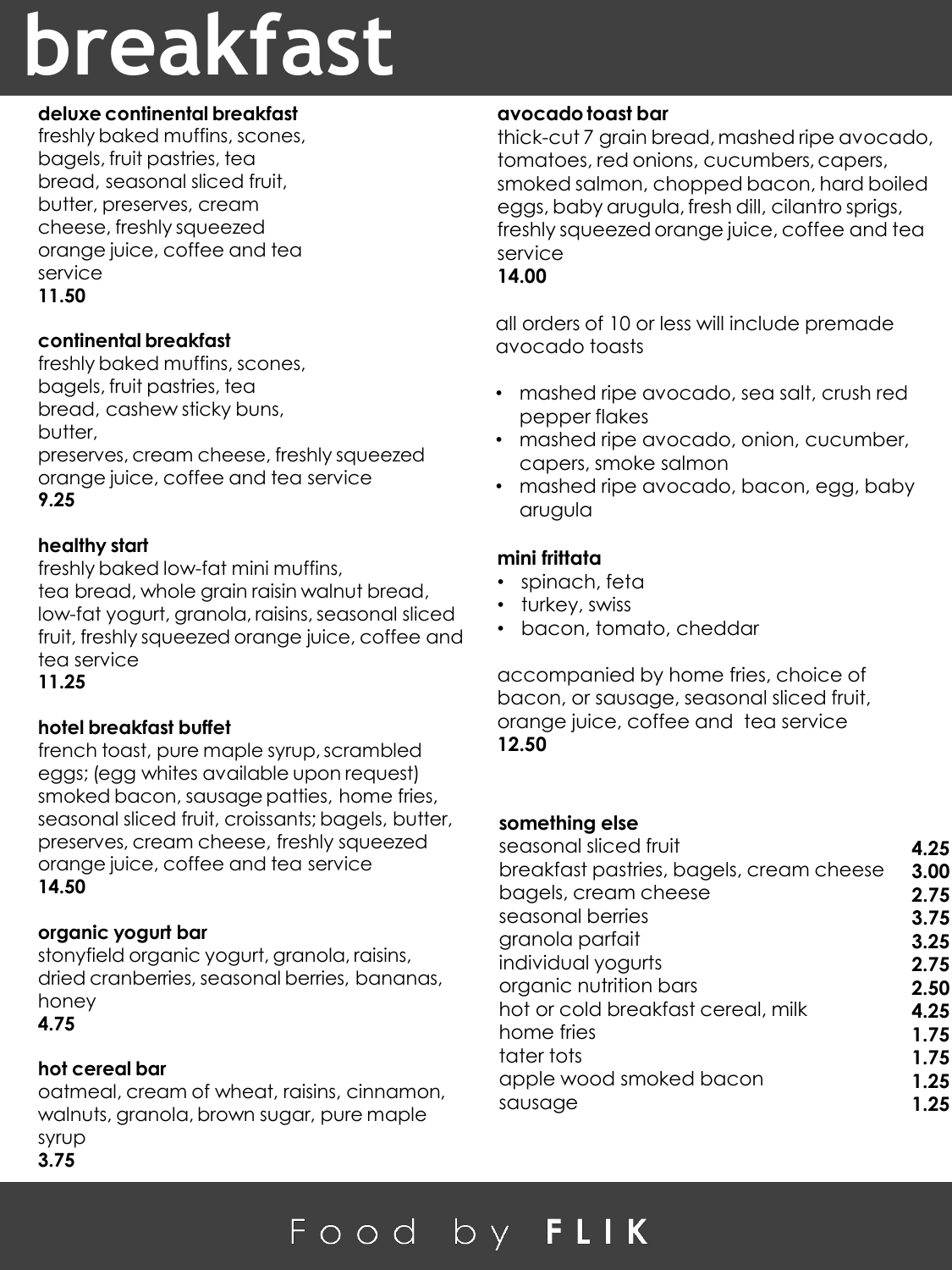## **beverages**

#### **hot beverage service**

freshly brewed stumptown coffee, harney & sons tea, still and sparkling water

**3.25**

#### **cold beverage service**

assorted soda, still and sparkling water **2.50**

### **full beverage service**

freshly brewed stumptown coffee, harney & sons tea, assorted soda, still and sparkling water **4.25**

### **coffee and juice service**

freshly brewed stumptown coffee, harney and sons tea, fresh juices, still and sparkling water **3.50**

#### **agua fresca**

choice of two flavors:

- strawberry, lemon
- pineapple, ginger
- cantaloupe, orange
- cucumber, lime
- watermelon, jalapeno
- **3.00**

### **hot chocolate bar**

house made hot chocolate, fresh whipped cream, crushed peppermint, miniature marshmallows, chocolate chips **4.00**

#### **smoothie shooters**

choice of two flavors

- strawberry, banana
- golden pineapple, coconut
- orange creamcicle
- blueberry, mango
- apple, kale morning trail mix soft baked granola bars **4.25**

**freshly brewed iced tea 1.25**

#### **freshly squeezed orange juice 2.00**

#### **assorted bottled juices 1.75**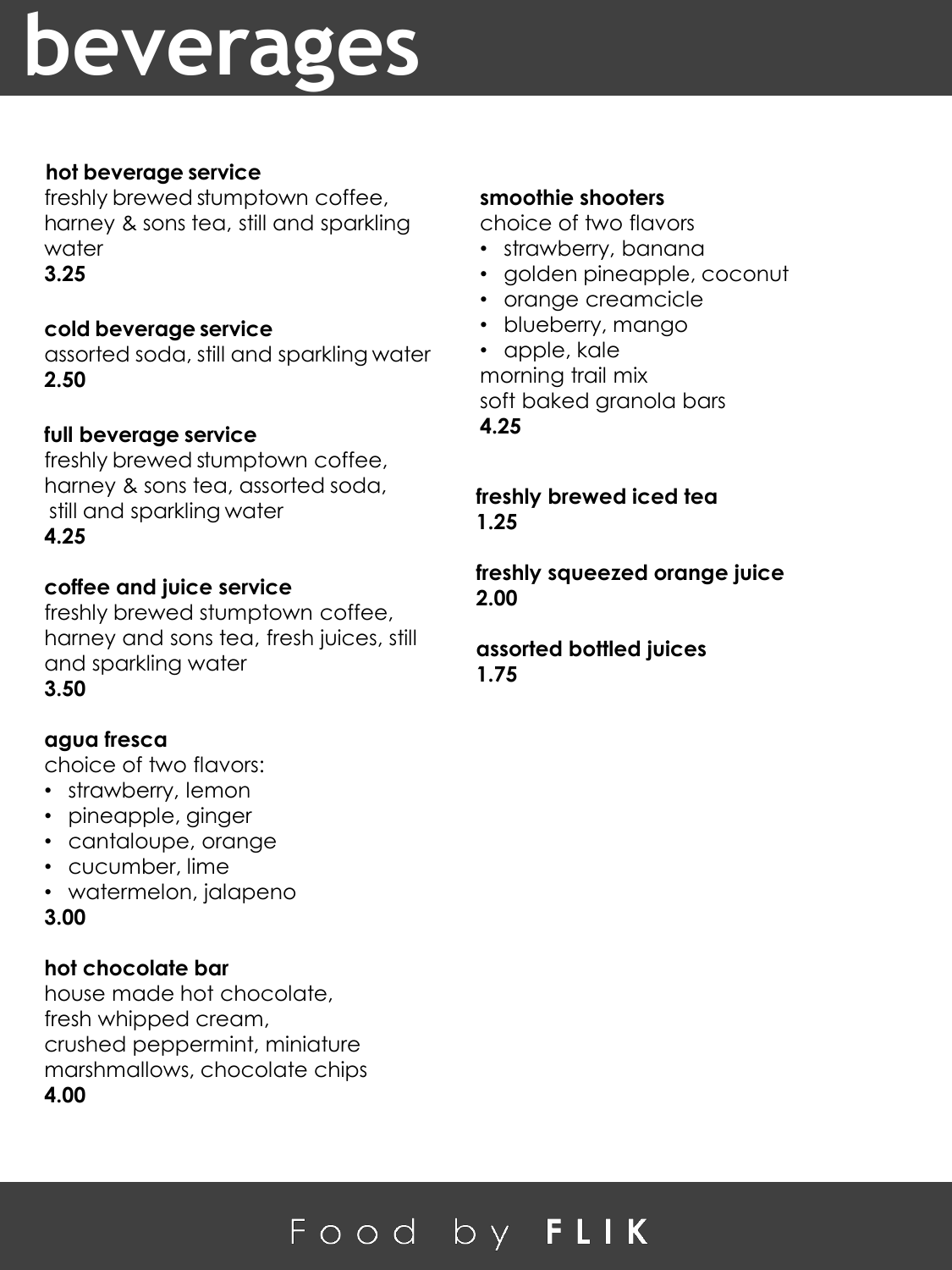## **meeting well**

Meeting Well is created,managed and trademarkedby the American Cancer Society (ACS) to encourage a healthier workplace. Fundamentally, the ACS has developed guidelines,suggestions and tips to plan healthy meetings and events by promoting more nutritious meals and snacks.

#### **continental breakfast**

low-fat granola, assorted cold cereal, mini scones, mini muffins, whole wheat bagels, light cream cheese, 100% whole fruit preserves,seasonal fresh fruit, fresh fruit yogurt parfaits, fruit smoothie, freshly squeezed orange juice, coffee, regularand herbal tea

**12.25**

#### **hot breakfast**

crustlessmini quiche, caramelized onions ham, oven fried red bliss potatoes, buckwheat pancakes with blueberry sauce, steel-cut oats with apples cinnamon, fresh seasonal fruit, fruit smoothie, freshly squeezedorange juice, coffee, regularand herbal tea **13.00**

#### **meeting well sandwich**

grilled chicken, arugula, goat cheese, pomegranate dressing flatbread, grilled apple, brie cheese, endive, fig jam, charred red onions, cheddar, honey mustard dressing, FLIK chips, garden salad, low- fat dressing,farro salad with arugula and mint, low-fat oatmeal cookies, season sliced fruit, cold beverage service

#### **18.00**

#### **meeting well hot buffet**

pesto grilled chicken, artichoke relish, shrimp veracruz, tomatoes, capers, olives, tri color quinoa pilaf, grilled cauliflower steak, kale, cranberry, parmesan, garlic salad, low-fat oatmeal cookies and full beverage service

**18.50**

#### **break**

chili spiced popcorn, granola bars with almonds, seasonal aqua fresca, sparkling water, herbal tea, berry fruit cup balsamic drizzle

**5.00**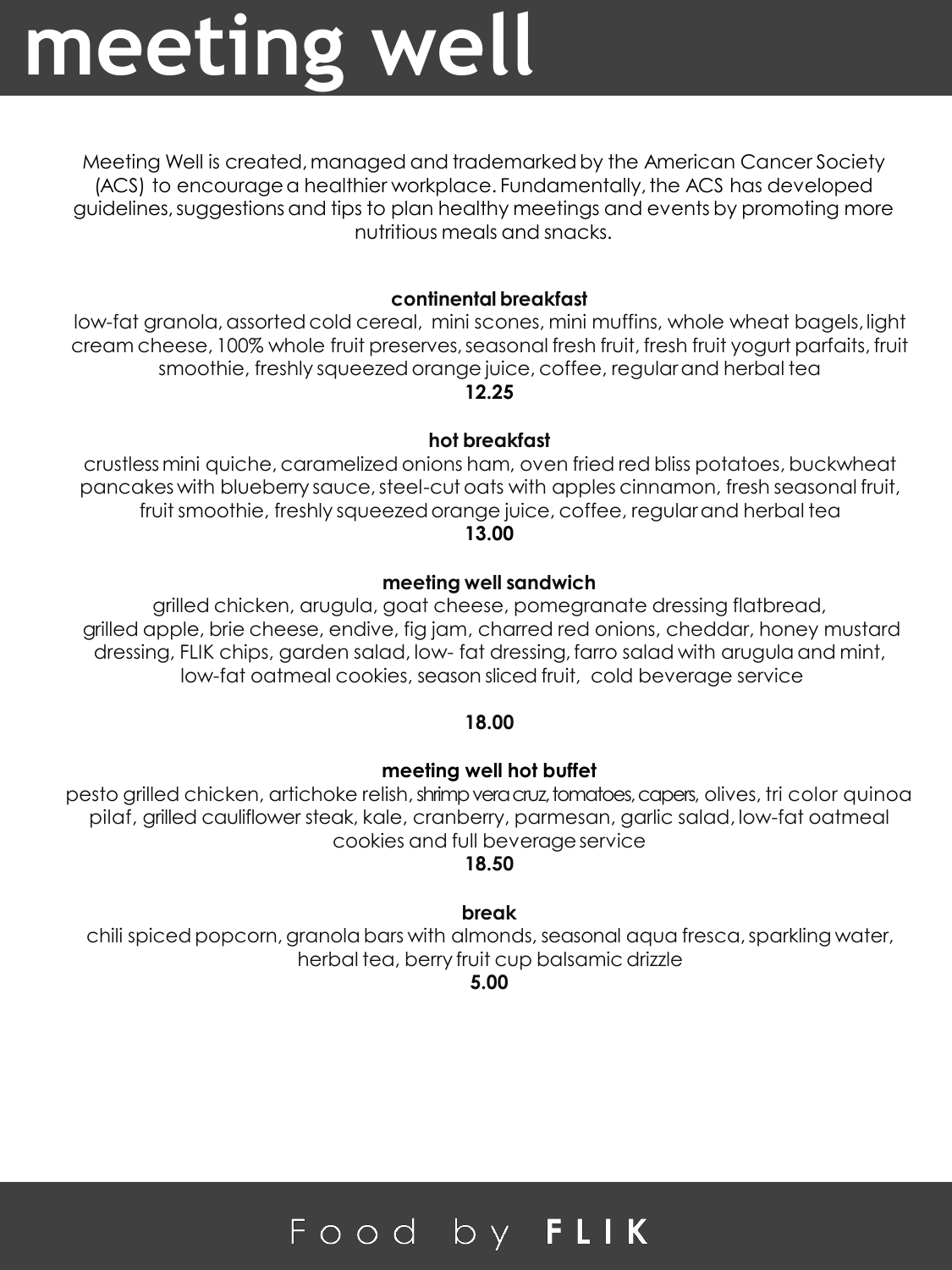## **lunch - sandwiches**

#### **deli buffet**

smoked turkey breast, smoked ham, grilled chicken breast, roast top round of beef, tuna salad, chicken salad, imported and domestic cheeses, vine ripenedtomatoes, lettuce, relish platter, mixed garden salad, two dressings, salad of the day, homemade potato chips, specialtybreadsand rolls, cookies, brownies,signaturebars, cold beverageservice

**17.00**

#### **FLIK sandwich sampler**

sandwiches on artisan breads: classic tuna salad roast turkey chef's choice seasonalsandwiches

accompaniments:

vine ripened tomatoes, lettuce, relish platter, mixed garden salad, two dressings, salad of the day, homemade potato chips, cookies, brownies, signature bars, cold beverage service

**18.00**

#### **flatbread/panini sandwiches**

chicken pesto, fresh mozzarellaflatbread smoked turkey, honey mustard,spinach, Swiss cheese panini smoked ham, tomato, arugula, brie cheese, grilled pita

served with: relish platter, mixed garden salad, two dressings, salad of the day, homemade potato chips, pretzels, cookies, brownies, signature bars,

cold beverage service

#### **18.00**

**roll ups**

turkey, lettuce, tomato, avocado italian provisions grilled chicken, bacon, cheddar roasted vegetables,red pepperhummus served with: relish platter, mixed garden salad, two dressings, salad of the day, homemade potato chips, pretzels, cookies, brownies, signature bars, cold beverage service **18.00**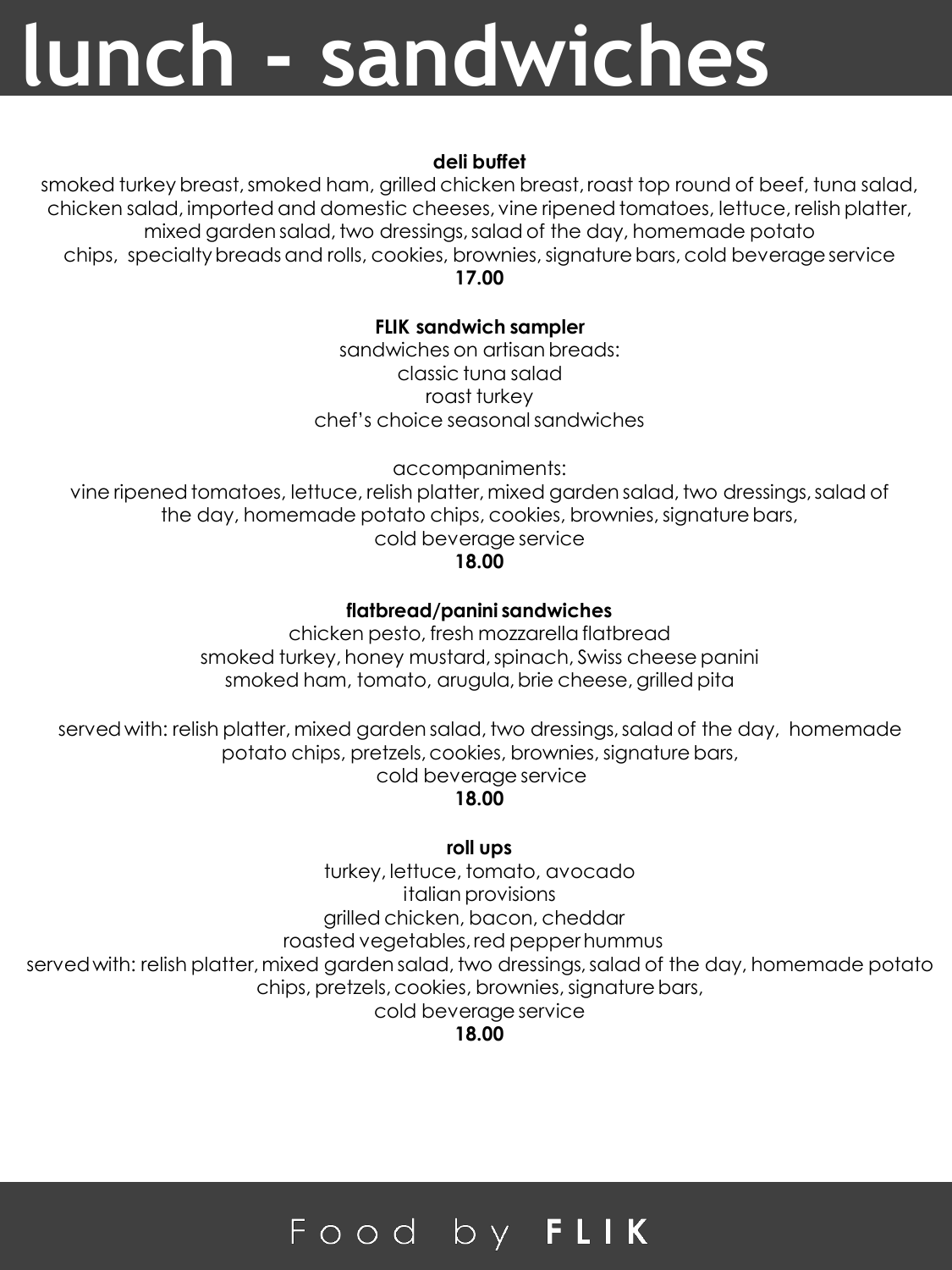## **lunch - salads**

salad menu includes freshly baked rolls, cookies, brownies, and cold beverage service

#### **flik salad bar**

baby greens, romaine, baby spinach platters to include: grilled vegetables, tuna, eggs, onions, peppers, carrots, cucumbers, kalamata olives, grains, grilled chicken, marinated tofu, cheddar cheese, legumes, croutons, tomatoes, organic and low-fat dressings,

#### **17.00**

#### **greek salad**

lemon pepper chicken, crisp romaine, baby spinach, vine ripened tomatoes, cucumbers, onions, marinated olives, feta, greek dressing **18.00**

#### **cobb salad**

crisp romaine lettuce, baby spinach, smoked turkey breast, hard boiled eggs, vine ripened tomatoes, apple wood smoked bacon, avocado, blue cheese,scallions, hand cut croutons, marinated olives, arated parmesan cheese, regular and lowfat Caesar dressing

**18.00**

#### **taco salad**

southwestern spiced chicken breast, chipotle spiced flank steak, baby spinach, shredded lettuce, diced tomatoes, black olives, red onions, cheddar cheese,salsa, guacamole,sour cream,tortilla crisps, regularand low-fat ranch dressing **18.50**

#### **grain salad bowl**

mixed baby greens, arugula, quinoa, wheat berries, avocado, cucumbers, olives, tomatoes, dried cranberries, edamame, broccoli and cauliflower florets, chopped walnuts, sunflower seeds, goat and parmesan cheese, grilled marinated breast of chicken, lemon pepper spiced shrimp, sesame ginger and raspberry dressing, **18.00**

#### **chicken caesar salad**

crisp romaine lettuce, grilled marinated chicken breast, vine ripened tomatoes, hand cut croutons, roasted vegetables, parmesan cheese, caesar dressing, low fat caesar dressing **18.00**

#### **add ons**

| flik chips             | 1.50 |
|------------------------|------|
| soup of the day        | 3.50 |
| soft pretzel nuggets   | 2.50 |
| seasonal fruit platter | 4.25 |
| guacamole              | 3.75 |
| salsa                  | 2.75 |
| popcorn                | 1.80 |
| trail mix              | 2.25 |
| spiced mixed nuts      | 3.25 |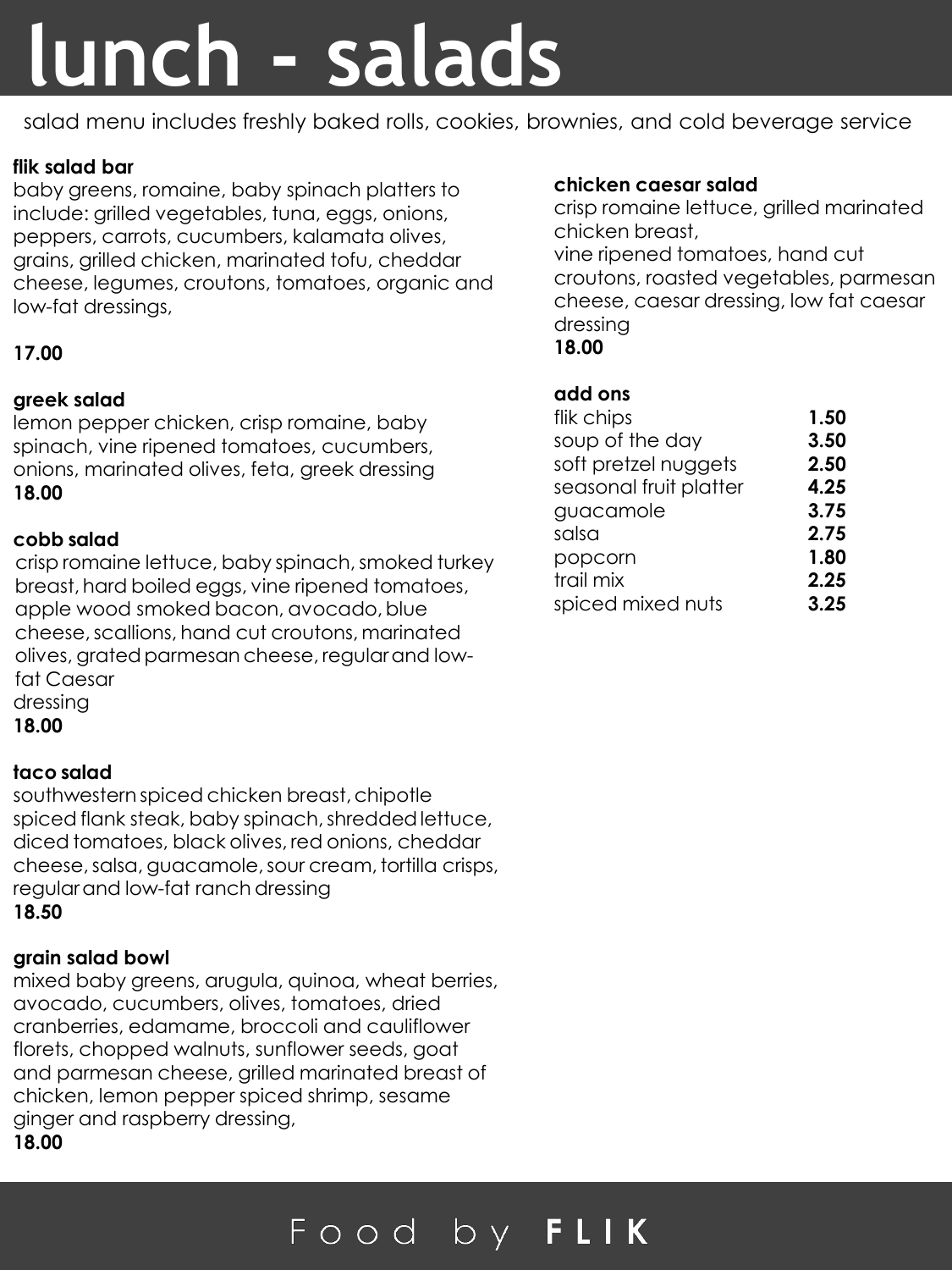## **lunch - buffets**

#### **regional american bbq**

root beer braised beef brisket, bourbon mustard pulled chicken, cole slaw, potato salad, black bean stew, tossed salad, ranch and vinaigrettedressings, corn bread with honey butter, seasonal agua fresca, signature bars, freshly baked cookies, brownies, cold beverage service **18.00**

**classic italian**

chicken parmesan, penne ala vodka with peas, traditional caesar salad, tomato, fresh mozzarella salad, roasted broccoli and red peppers, seasonal agua fresca, mini cannoli, freshly baked cookies, brownies, cold beverage service

#### **21.25**

#### **southeast asian flavors**

cold sesame noodles, plum sauce, vegetable spring roll, hoisin sauce, tangerine crispy chicken, stir fried vegetables, steamed jasmine rice, seasonal agua fresca, ginger molasses cookies, brownies, cold beverage service

**18.50**

#### **taste of india**

kachumbersalad, chicken garam masala or tandoori, saag paneer, curried eggplant and cauliflower,steamed basmati rice, nann, seasonalaqua fresca, cold beverage service **19.00**

#### **authentic mexican taqueria**

choice of cilantro lime beef, pulled chicken fajitas, pork carnitas,soft flour tortillas, mexican cilantro rice, black bean sofrito, tortilla chips, house–madeguacamole,fire roasted tomato salsa, mexican crema, pickledred onions, seasonal aqua fresca, churros,freshly baked cookies, brownies, cold beverage service

**19.00**

#### **chef's seasonal conference lunch**

a weekly menu written by chef to include an entree, two sides, composed salad, artisan rolls, dessert, cold beverage service **19.00** 

#### **chef's seasonal conference lunch**

a weekly menu written by chef to include twoentrees, two sides, composed salad, artisan rolls, dessert, cold beverage service **23.25**

#### **comfort classics**

soup of the day or caesar salad, braised chicken thighs cacciatore,grilled salmon filet, cucumber relish, brown rice pilaf, balsamic roasted vegetables, steamed broccoli with lemon zest, seasonal agua fresca, freshly baked cookies,brownies, cold beverage service

**19.00**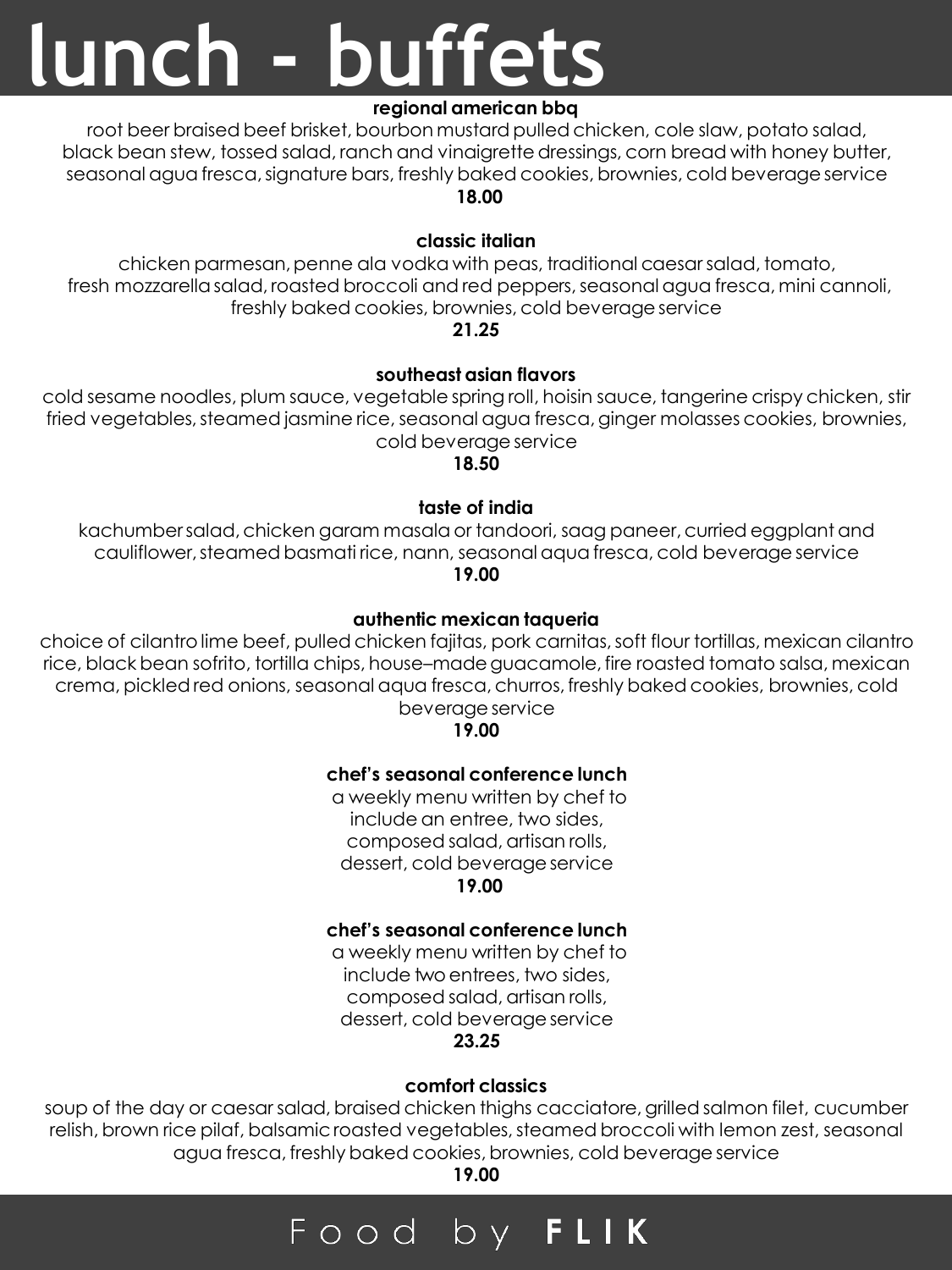## **breaks**

#### **break time**

Seasonal sliced fruit fruit, seasonal berries, blueberry yogurt loaf, mini yogurt parfaits, pineappleaqua fresca

#### **5.50**

#### **power break**

assorted power bars, whole fruit, greek yogurt cups, hot beverage service **7.00**

#### **mini biscuits**

mini biscuits including: smoked ham and caramelizedonion sausage and cheddar cheese egg white and turkey bacon **7.00**

#### **tea and scone**

homemade mini raisin and lemon scones, devonshire cream, assorted jams and jellies, tea service

**3.25**

#### **pretzel bar**

salted pretzels, honey mustard, white cheddar spiced pretzels, beer cheese dip, cinnamon toast spiced pretzels, caramel dip, root beer **5.75**

#### **new york**

mini knishes, brown mustard, mini pastrami reuben flatbreads, mini cupcakes, orange juice **8.50**

#### **rice krispie break**

classic krispie chocolate dipped krispie m&m krispie **5.50**

#### **tortilla chip break**

corn tortillas, fire roasted tomato salsa, asparagus guacamole, black bean dip melon lime aqua fresca **5.50**

#### **bruschetta**

tomato basil bruschetta, apple cranberry bruschetta, prosciutto parmesan reggiano, fig jam bruschetta, baguette crisp, raisin walnut crisp, ciabatta crisp, chilled cherry bacio **7.50**

#### **charcuterie**

parma prosciutto, sopressata, cappicola, imported provolone, piquillo peppers, marinated olives, fig jam, olive oil, balsamic vinegar,ciabatta bread,focaccia crisps, sparkling water **10.50**

#### **chocolate**

flik chocolate chip cookies chocolate truffle brownies chocolate dippedstrawberries chocolate toasted almond dippedpineapple iced mochachino **8.75**

#### **hummus break**

grilled eggplant, zucchini,summer squash, asparagus, carrots, red peppers, radishes, red pepperhummus, baked whole wheat pita chips, carrot juice **5.00**

**10 guest minimum per order. a \$15 service charge will be assessed to orders for less than 10 guests.**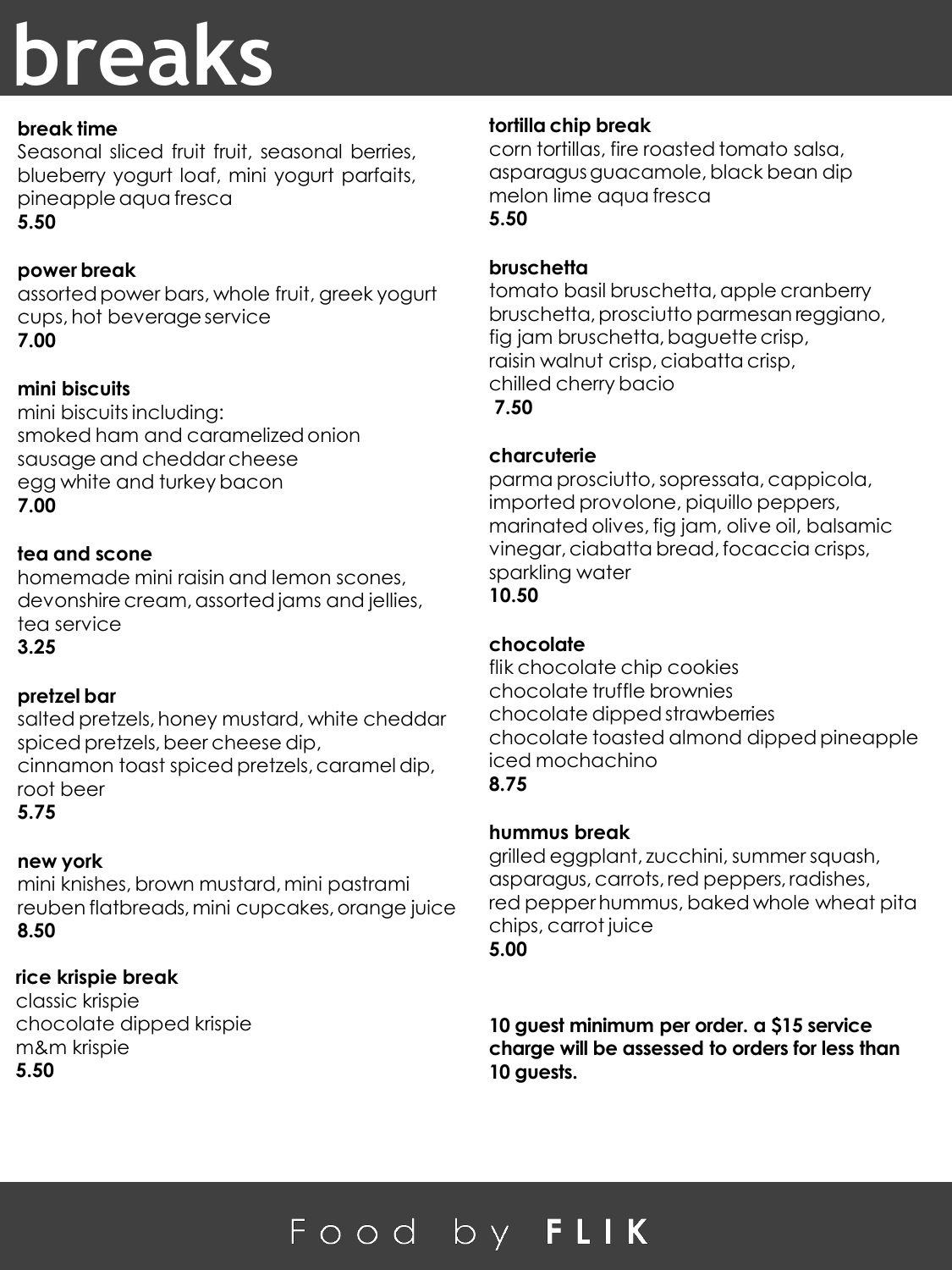## **celebrations**

#### **best of new york dessert bar**

selection of assorted treats from landmark bakeries and pastry shops momfuku milk bar, billy's bakery, bouchon, magnolia's bakery, rice to riches, treat house

#### **market price**

#### **cakes by occasion**

personalized 10 inch cake (serves 10 – 15 people) **\$45.56**

personalized 12 inch cake (serves 15 - 20 people) **\$68.34**

personalized half sheet cake (serves 30 – 40 people) **\$113.90**

personalized full sheet cake (serves 60 - 75people) **\$205.03**

#### **miniature cupcakes**

assorted miniature cupcakes by occasion vanilla, chocolate, red velvet, blue velvet **1.75**

#### **deconstructed cannoli station**

chocolate chip cannoli cream, traditional and chocolate dipped cannoli shells, seasonal mixed berries

**8.50**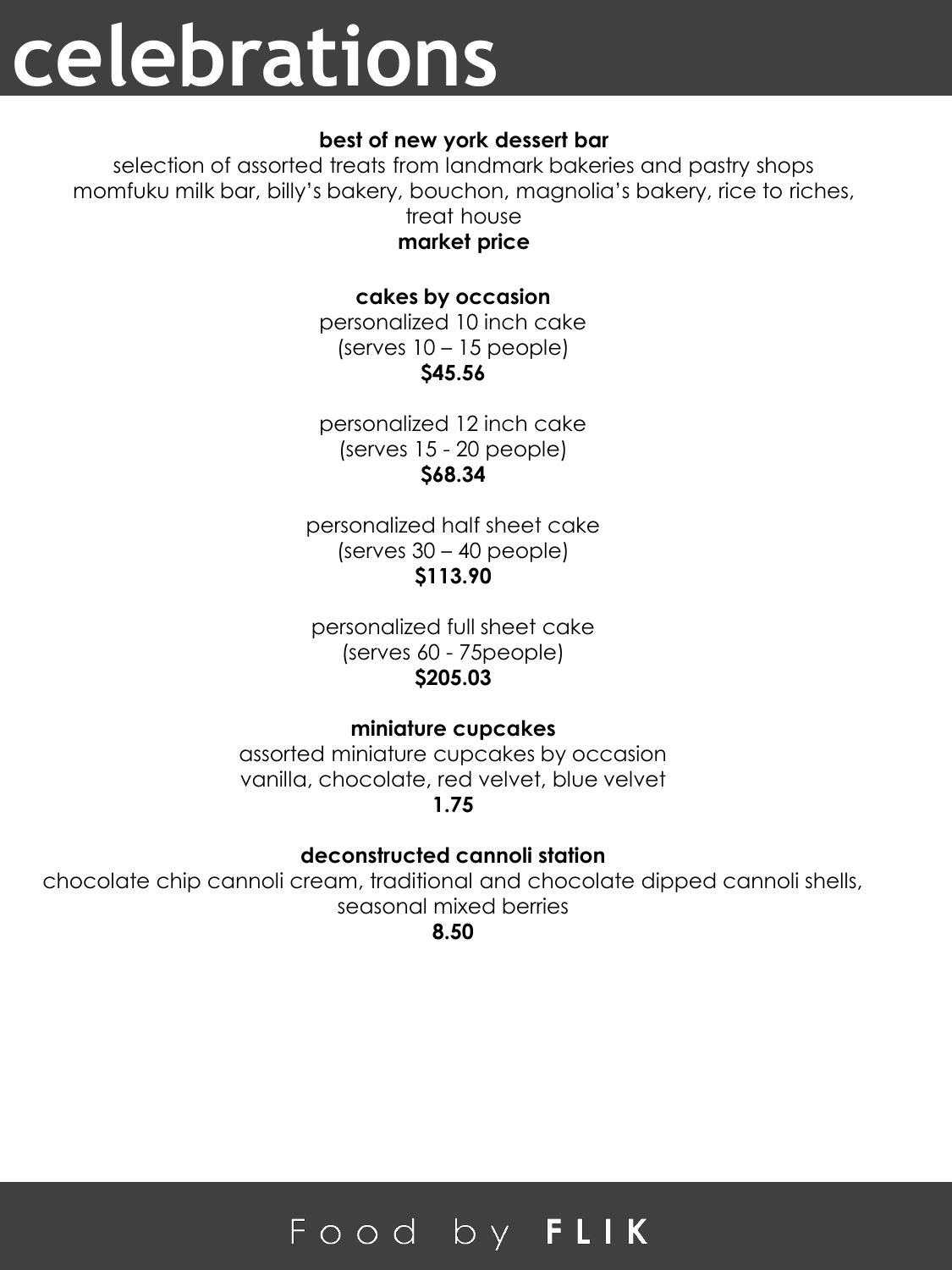# **celebrations**

#### **dumplings**

shrimp dumplings, shanghai pot stickers, vegetable dumplings, hoisin bbq sauce, thai chili sauce, wasabi soy sauce **8.25**

#### **mediterranean**

olive tapenade, red pepperhummus, roasted eggplantspread,cucumber salad with feta, tabbouleh, marinated olives, pita chips, lavash, crostini, focaccia

**6.25**

#### **antipasto**

prosciutto, cappicola,sopressata, salami, imported italian cheeses, marinated vegetables, kalamata olives, white bean dip, assorted crisps and crostini

**9.75**

#### **cheese selections**

a selection of domestic, imported and artesiancheeses,dried and seasonal fruits, assorted crisps, flatbreads and crostini **7.75**

#### **mesa latina**

tri-color tortilla chips, mexican cheese fondue, guacamole, tomato salsa, black olives, jalapeno peppers, sour cream, refriedbeans **6.25**

#### **from the sea**

cherry stones clams, west coast oysters, dungenesscrab,shrimp cocktail, lemon, tabasco, horseradish, classic mignonette sauce **market**

### **taco bar (choose 3)**

build your own taco bar includesshredded lettuce, diced tomatoes, diced black olives, cheese,chopped limes, salsa, and guacamole. choice of hard or soft shell

- chipotle pulled beef
- latin chicken tinga
- pork carnitas
- baby shrimp, pico de gallo, micro cilantro **19.00**
- 

#### **mac & cheese lovers (choose 3)**

a twist on a classic! individual pots of flavored mac and cheese. then add more flavor with the following toppings: bacon, chives, shredded cheese, and scallions.

- three cheese
- truffle
- cheeseburger
- buffalo chicken
- lobster (market)
- **20.00**

#### **comforts of home (choose 3)**

creamy tomato soup shooters, brioche grilled cheese

- mini rueben with russian dressing drizzle
- mini monte cristo
- chicken pot pie tartlets
- petite meatloaf, yukon mashed potatoes, gravy

#### **18.50**

#### **sliders (choose 3)**

homemade flik potato chips included with selections:

- black angus beef on seeded brioche, melted cheddar, caramelized onions, special sauce
- butchers blend cheese burger, lamb, veal, beef
- pulled pork on sweet potato biscuit, country slaw, chipotle aioli
- mini chicken parmesan, provolone cheese, toasted sour dough
- new england cod cake on soft brioche, pickle slices, tartar sauce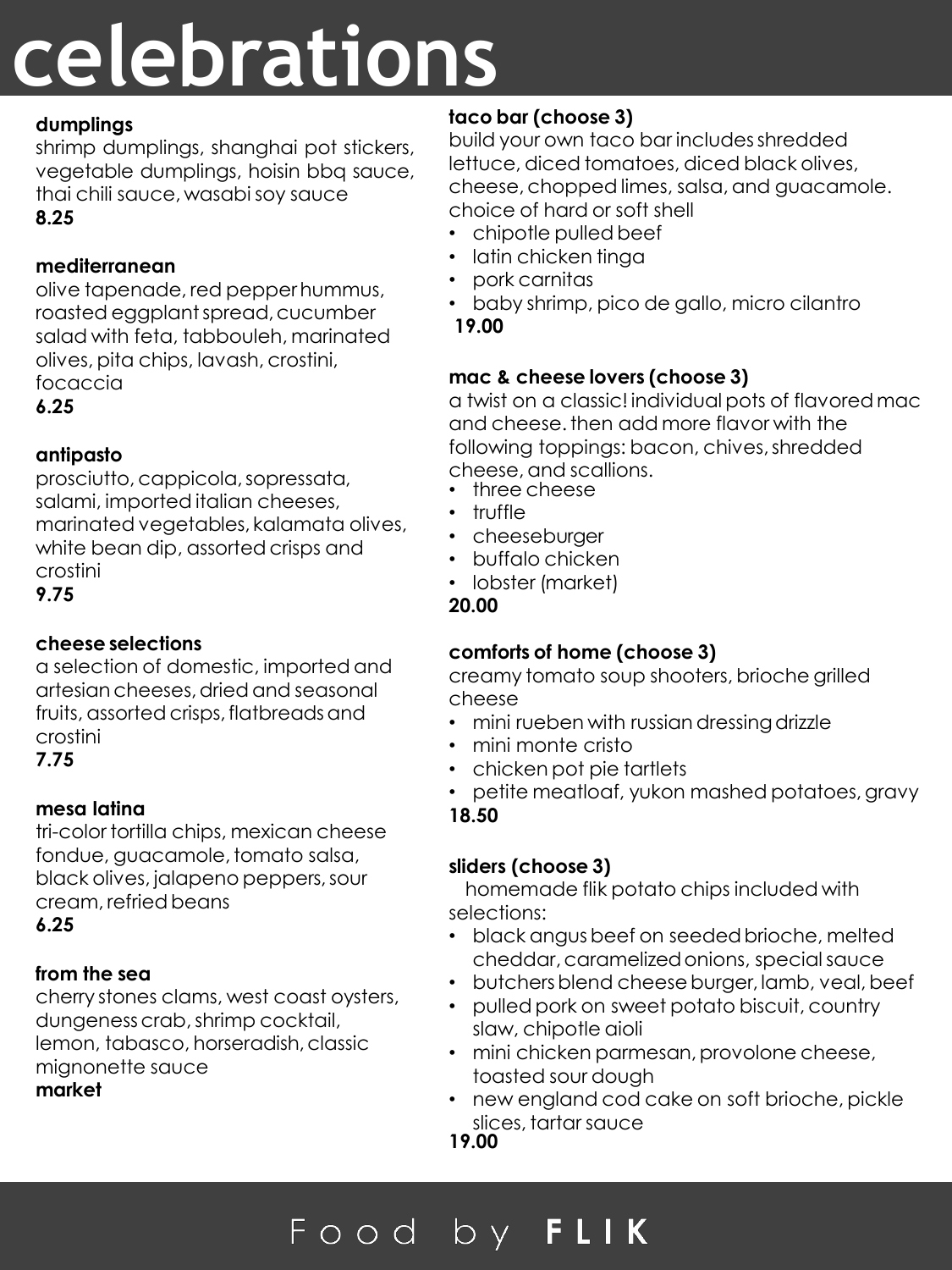## **chef attended action stations**

#### **the art of carving (choice of two)**

• horseradish crustedsirloin of beef, wine demi glace • lacquered pork loin, pineapple relish •maple glazed turkey breast, turkey gravy •rosemary,garlic, leg of lamb, mint glaze served with freshly baked rolls, butter and spreads **19.00**

#### **taqueria station**

choose your meat and toppings for your made to order tortilla southwestern caesar salad, carnitas pulled pork, chicken, black beans, queso blanco, jalapenos,sour cream,salsa,guacamole, rice pudding **22.00**

**pasta bar**

bowtie pasta, cheese tortellini, grilled chicken, shrimp, roasted vegetables, vodka sauce,pesto cream, roasted garlic, basil leaf, grilled flatbreads, grated parmesan, crushed red chilies **19.00**

> **lobster roll station** mini lobster rolls made fresh to order **market**

**sushi bar** get fresh rolled sushi made to order by the chef's from Yamato Sushi **market**

**raw bar**

cherry stones clams, West Coast oysters, dungenesscrab,shrimp cocktail, lemon, tabasco, horseradish, classic mignonette sauce

**market**

*additional labor charges apply*